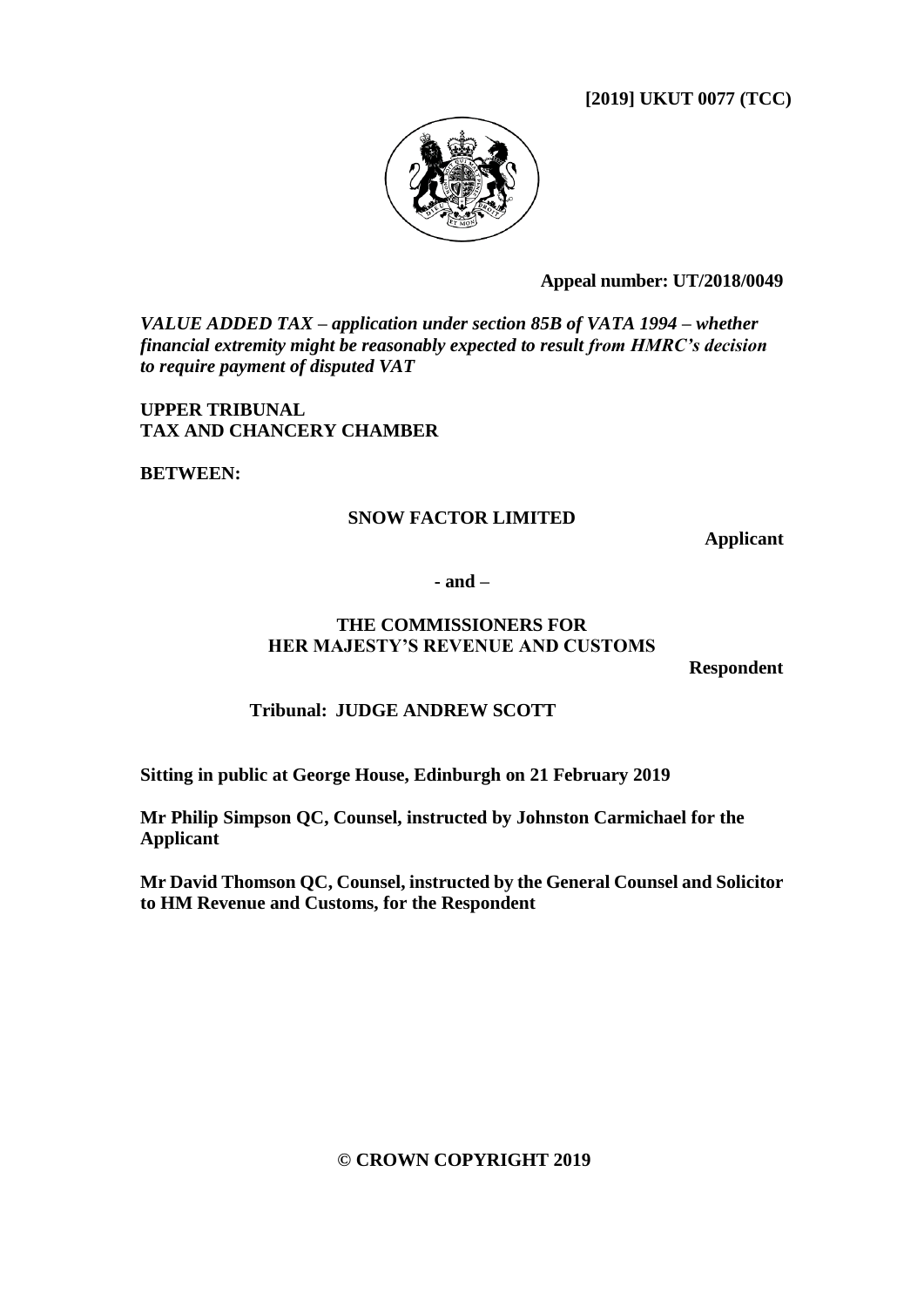### **DECISION**

### **Introduction**

1. This is an application concerning the amount of value added tax which the applicant, Snow Factor Limited, is required to pay following a decision made in favour of Her Majesty's Revenue and Customs ("HMRC") by the First-tier Tribunal (Tax Chamber) ("FTT") released on 24 January 2018 (reference number TC/2016/01847) in circumstances where the FTT's decision is subject to an appeal to this tribunal and where there is an issue as to whether payment of some or all of the disputed VAT might be reasonably expected to result in financial extremity.

2. The FTT's decision related to the rate of value added tax applicable to receipts from lift passes sold by the applicant in running its indoor snow dome. Snow Factor Limited had unsuccessfully contended before the FTT that the supplies were liable to value added tax at the reduced rate of 5% as a result of falling within item 1 of Group 13 of Schedule 7A to the Value Added Tax Act 1994 ("VATA 1994"). The FTT agreed with HMRC that the supplies were liable to VAT at the standard rate.

3. The FTT's decision concerned two separate assessments to value added tax: (1) an assessment of £156,160 plus interest for the six accounting periods from 1 June 2013 to 30 November 2014; and (2) an assessment of £138,555 plus interest for the five accounting periods from 1 December 2014 to 29 February 2016. Those two assessments (totalling £294,715 plus interest) were consolidated together in a single appeal before the FTT.

4. Snow Factor Limited applied to the FTT for permission to appeal the FTT's decision on two different grounds (an issue of statutory construction and fiscal neutrality). The FTT refused permission on both of those grounds. Snow Factor Limited then made a successful application to this tribunal for permission to appeal: it was granted permission to appeal on the issue of statutory construction by Judge Timothy Herrington in July 2018 and by myself on the fiscal neutrality ground in September 2018.

5. Snow Factor Limited had not paid any of the disputed VAT before appealing the assessments made by HMRC. HMRC decided (on an application to it) that to require the payment of the VAT would cause hardship to the applicant. However, following the FTT's decision, the effect of section 85A(3) of VATA 1994 is that Snow Factor Limited is now required to pay the amount of VAT that the FTT had determined to be payable.

6. That is not, though, the end of matters. Section 85B of VATA 1994 entitles Snow Factor Limited to apply to HMRC for a decision to exercise one or more of the following powers: to stay the requirement to pay, to require the provision of adequate security or to reduce the amount required to be paid. HMRC was entitled to grant the application if satisfied that financial extremity might be reasonably expected to result if payment (of the full amount) was required.

7. In a letter of 15 November 2018 to the applicant, HMRC referred to the current assessed debt of £484,521.38 (plus interest) and decided that to pay the whole of that amount may cause financial extremity. But HMRC did consider that a lesser amount should be paid. They decided that it "would not cause 'financial extremity' to SFL [the applicant]" if it was required to pay £300,000 in three equal instalments: the first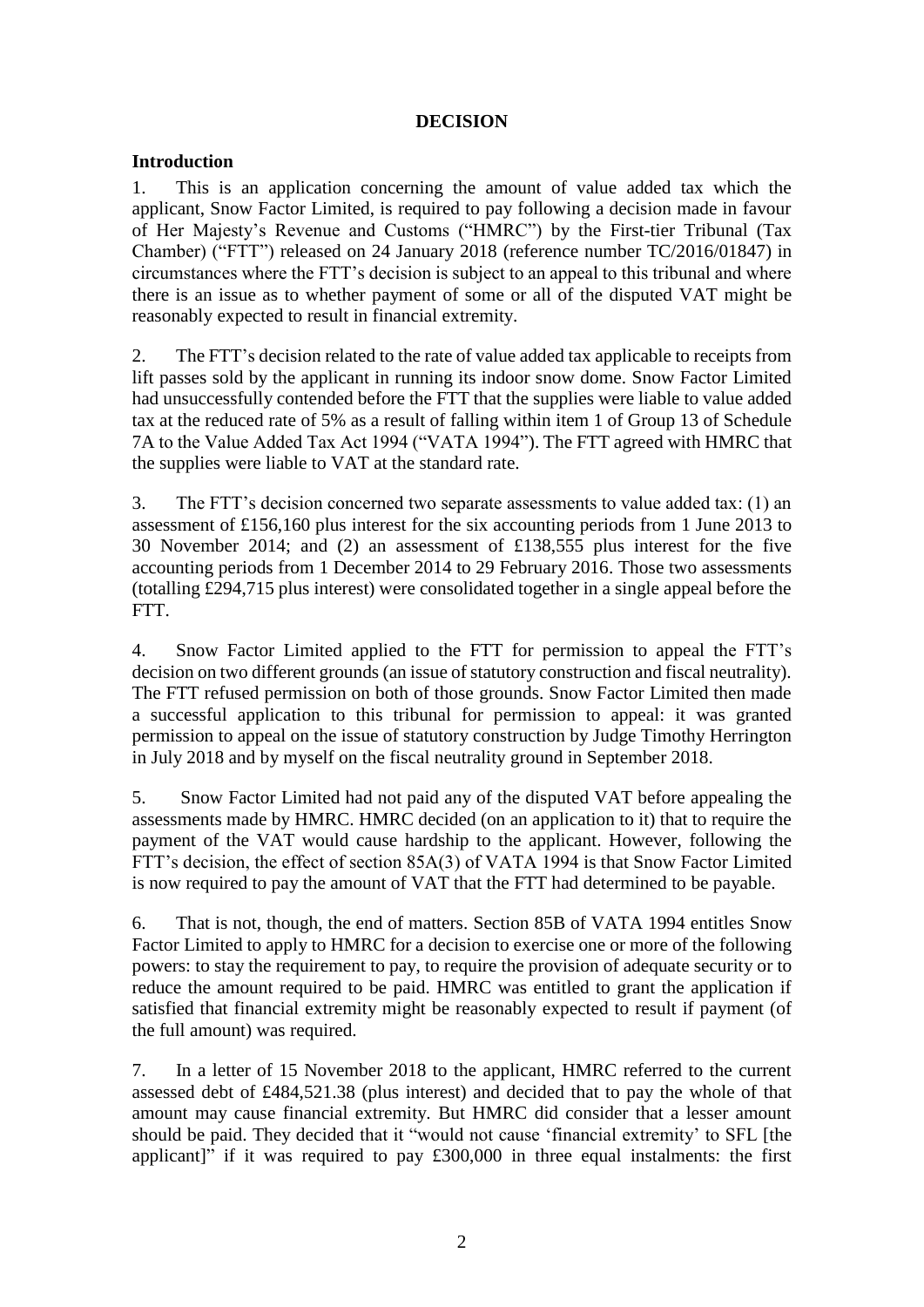instalment of £100,000 by 15 December 2018, the second instalment of £100,000 by 15 January 2019 and the final instalment of £100,000 by 15 February 2019.

8. It is not clear to me how HMRC considered that it could require the payment of an amount that appears to *exceed* the amount of VAT that was the subject of the appeal determined by the FTT. It may be that the amount to which HMRC referred includes further assessments made by HMRC in relation to the same underlying issue (and which may be subject to further appeals that have yet to be determined).

9. HMRC's decision letter referred to the possibility of Snow Factor Ltd bringing an appeal against its decision to the FTT. On 14 December 2018 Snow Factor Ltd made an application to this tribunal (and not to the FTT) under section 85B(5) of VATA 1994 on the ground that financial extremity might be reasonably expected to result from the decision by HMRC of 15 November 2018.

10. The application under section 85B(5) of VATA 1994 is required to be made to the "relevant tribunal or court". That expression is defined in subsection (8) to mean the tribunal or court from which permission or leave to appeal is sought. Permission to bring an appeal against a decision of the FTT must be made in the first instance to the FTT and then to this tribunal.

11. Accordingly, it would appear that, reading the provision literally, both the FTT and the Upper Tribunal qualify as "the relevant tribunal or court": the test is *not* which tribunal has granted permission to appeal.

12. It would seem to me, however, a strange outcome if the applicant had an unfettered discretion to choose the identity of the tribunal deciding the application, particularly if the discretion were then exercised in favour of the FTT in circumstances where the FTT had *refused* permission to appeal and where one might otherwise expect the tribunal to play no further part in the litigation.

13. However, in the context of this application, I consider that it is clear that the Upper Tribunal is capable of being "the" relevant tribunal or court even if (an issue about which I say no more) the FTT could also be regarded as "the" relevant tribunal or court for the purposes of section 85B of VATA 1994. Both parties were also of the view that the Upper Tribunal was properly seized of the application.

### **The relevant legislation**

…

14. An appeal against HMRC's assessments to VAT falls to be made to the FTT under section 83(1)(p) of VATA 1994. Section 84 of that Act makes further provision relating to appeals under section 83. Of most relevance to this application are subsections (3) and (3B) of section 84, which provide as follows:

### "**84 Further provisions relating to appeals**

(3) Subject to subsections (3B) and (3C), where the appeal is against a decision with respect to any of the matters mentioned in section  $83(1)(b)$ , (n), (p), (q), (ra)[, (rb)] or (zb), it shall not be entertained unlessthe amount which HMRC have determined to be payable as VAT has been paid or deposited with them.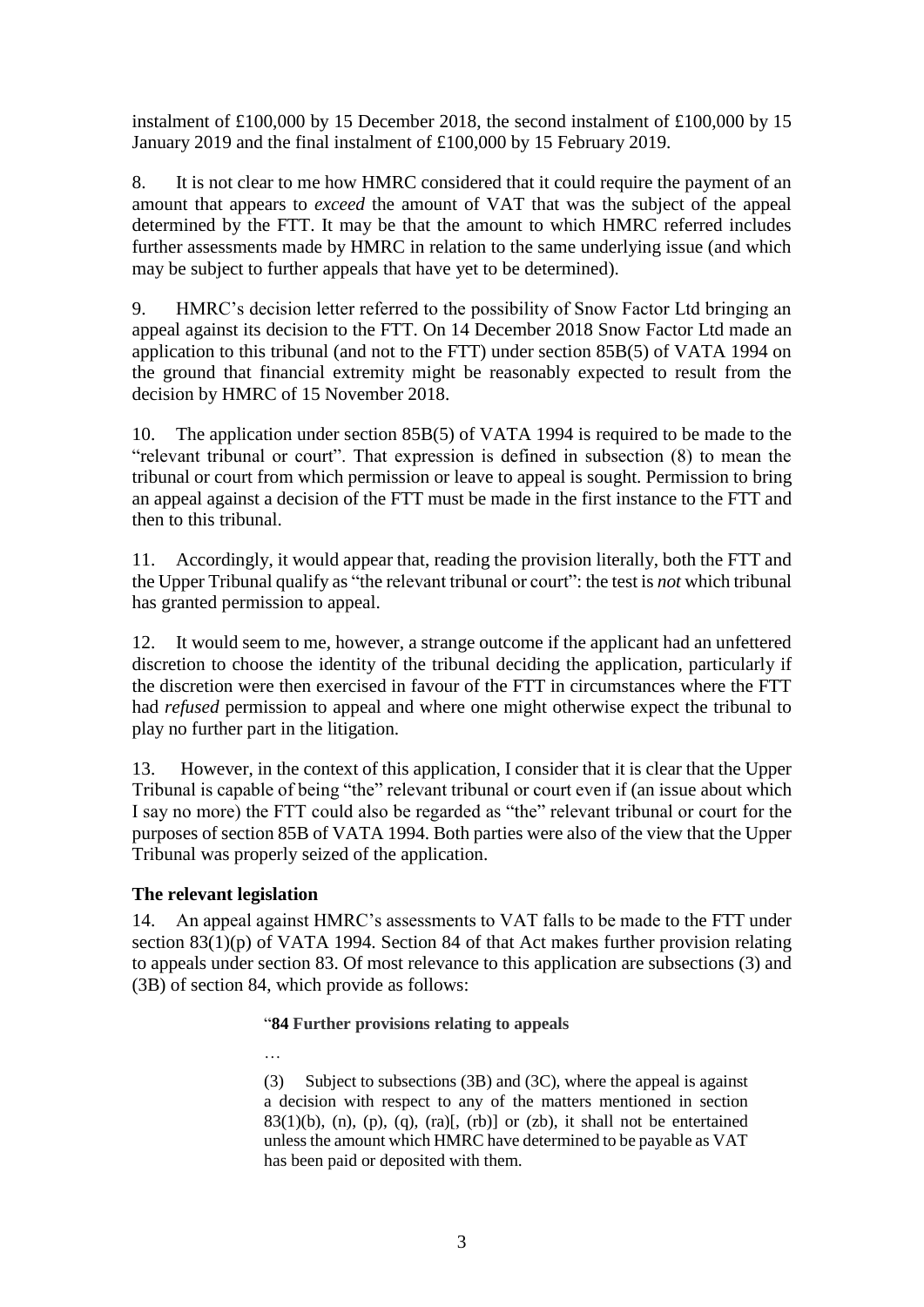(3A) …

(3B) In a case where the amount determined to be payable as VAT or the amount notified by the recovery assessment has not been paid or deposited an appeal shall be entertained if—

(a) HMRC are satisfied (on the application of the appellant), or

(b) the tribunal decides (HMRC not being so satisfied and on the application of the appellant),

that the requirement to pay or deposit the amount determined would cause the appellant to suffer hardship."

15. Section 85A of VATA 1994 sets out the general rule (subject to the operation of section 85B) about the payment of disputed sums following the determination of an appeal by the FTT. So far as relevant to this application, it provides as follows:

"**85A Payment of tax on determination of appeal**

(1) This section applies where the tribunal has determined an appeal under section 83.

- $(2)$   $[...]$
- (3) Where on the appeal the tribunal has determined that—

(a) the whole or part of any disputed amount not paid or deposited is due, or

(b) the whole or part of any VAT credit paid was not payable,

so much of that amount, or of that credit, as the tribunal determines to be due or not payable shall be paid or repaid to HMRC with interest at the rate applicable under section 197 of the Finance Act 1996.

- $(4)$   $[...]$
- $(5)$   $[...]$ ."

16. The application for relief from payment of the VAT was brought under section 85B of VATA 1994 the provisions of which are central to this appeal. That section provides:

**"85B Payment of tax where there is a further appeal**

(1) Where a party makes a further appeal, notwithstanding that the further appeal is pending, value added tax or VAT credits, or a credit of overstated or overpaid value added tax shall be payable or repayable in accordance with the determination of the tribunal or court against which the further appeal is made.

(2) But if the amount payable or repayable is altered by the order or judgment of the tribunal or court on the further appeal—

(a) if too much value added tax has been paid or the whole or part of any VAT credit due to the appellant has not been paid the amount overpaid or not paid shall be refunded with such interest, if any, as the tribunal or court may allow; and

(b) if too little value added tax has been charged or the whole or part of any VAT credit paid was not payable so much of the amount as the tribunal or court determines to be due or not payable shall be due or repayable, as appropriate, at the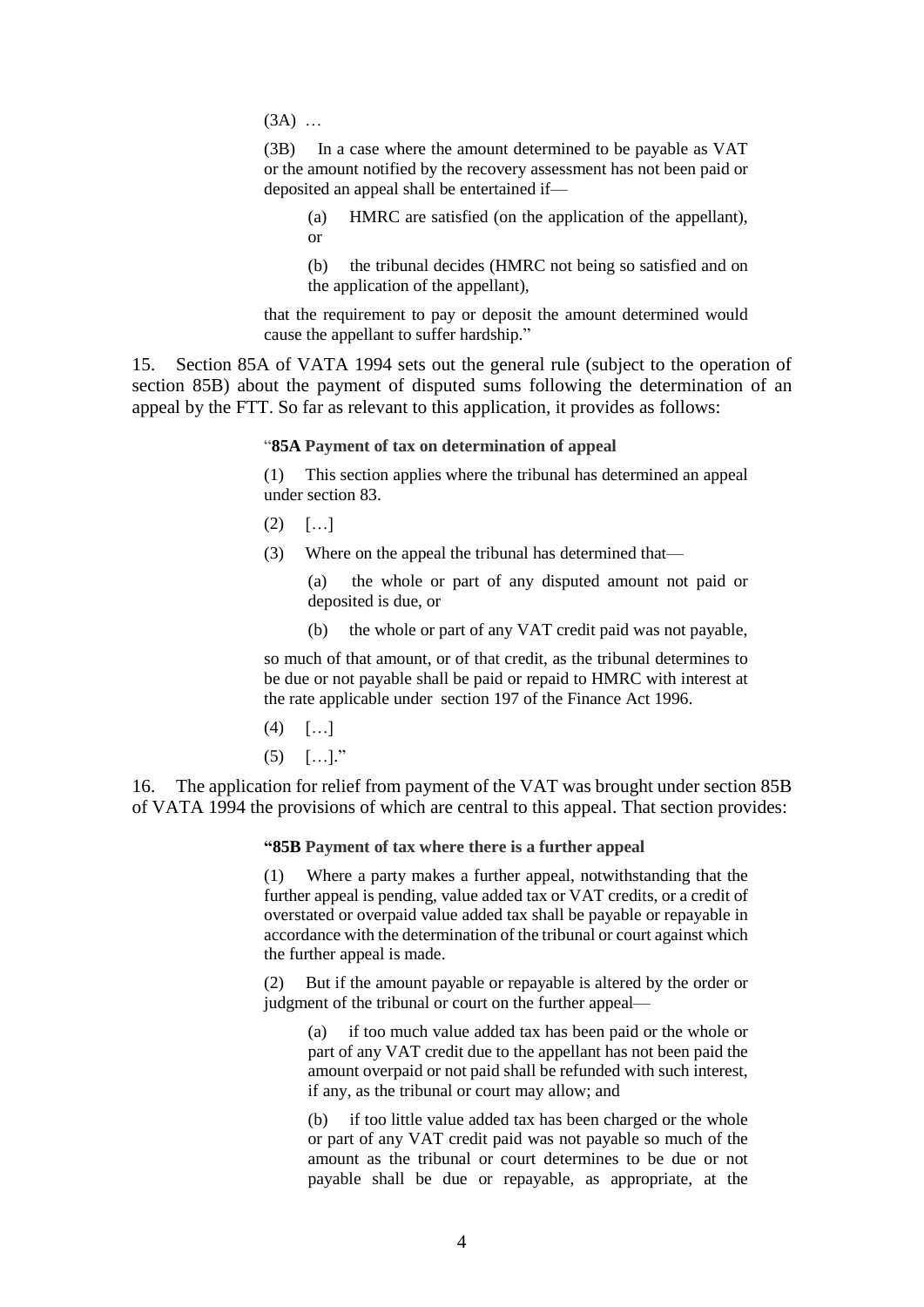expiration of a period of thirty days beginning with the date on which HMRC issue to the other party a notice of the total amount payable in accordance with the order or judgment of that tribunal or court.

(3) If, on the application of HMRC, the relevant tribunal or court considers it necessary for the protection of the revenue, subsection (1) shall not apply and the relevant tribunal or court may—

(a) give permission to withhold any payment or repayment; or

(b) require the provision of adequate security before payment or repayment is made.

(4) If, on the application of the original appellant, HMRC are satisfied that financial extremity might be reasonably expected to result if payment or repayment is required or withheld as appropriate, HMRC may do one or more of the things listed in subsection (6).

(5) If on the application of the original appellant, the relevant tribunal or court decides that—

(a) the original appellant has applied to HMRC under subsection (4),

(b) HMRC have decided that application,

(c) financial extremity might be reasonably expected to result from that decision by HMRC,

the relevant tribunal or court may replace, vary or supplement the decision by HMRC by doing one or more of the things listed in subsection  $(6)$ .

(6) These are the things which HMRC or the relevant tribunal or court may do under subsection (4) or (5)—

(a) decide how much, if any, of the amount under appeal should be paid or repaid as appropriate,

(b) require the provision of adequate security from the original appellant,

(c) stay the requirement to pay or repay under subsection (1).

(7) Subsections (3) to (6) cease to have effect when the further appeal has been determined.

(8) In this section—

"adequate security" means security that is of such amount and given in such manner—

(a) as the tribunal or court may determine (in a case falling within subsection  $(3)$  or  $(5)$ ), or

(b) as HMRC consider adequate to protect the revenue  $(in a case falling within subsection (4));$ 

"further appeal" means an appeal against—

(a) the tribunal's determination of an appeal under section 83, or

(b) a decision of the Upper Tribunal or a court that arises (directly or indirectly) from that determination;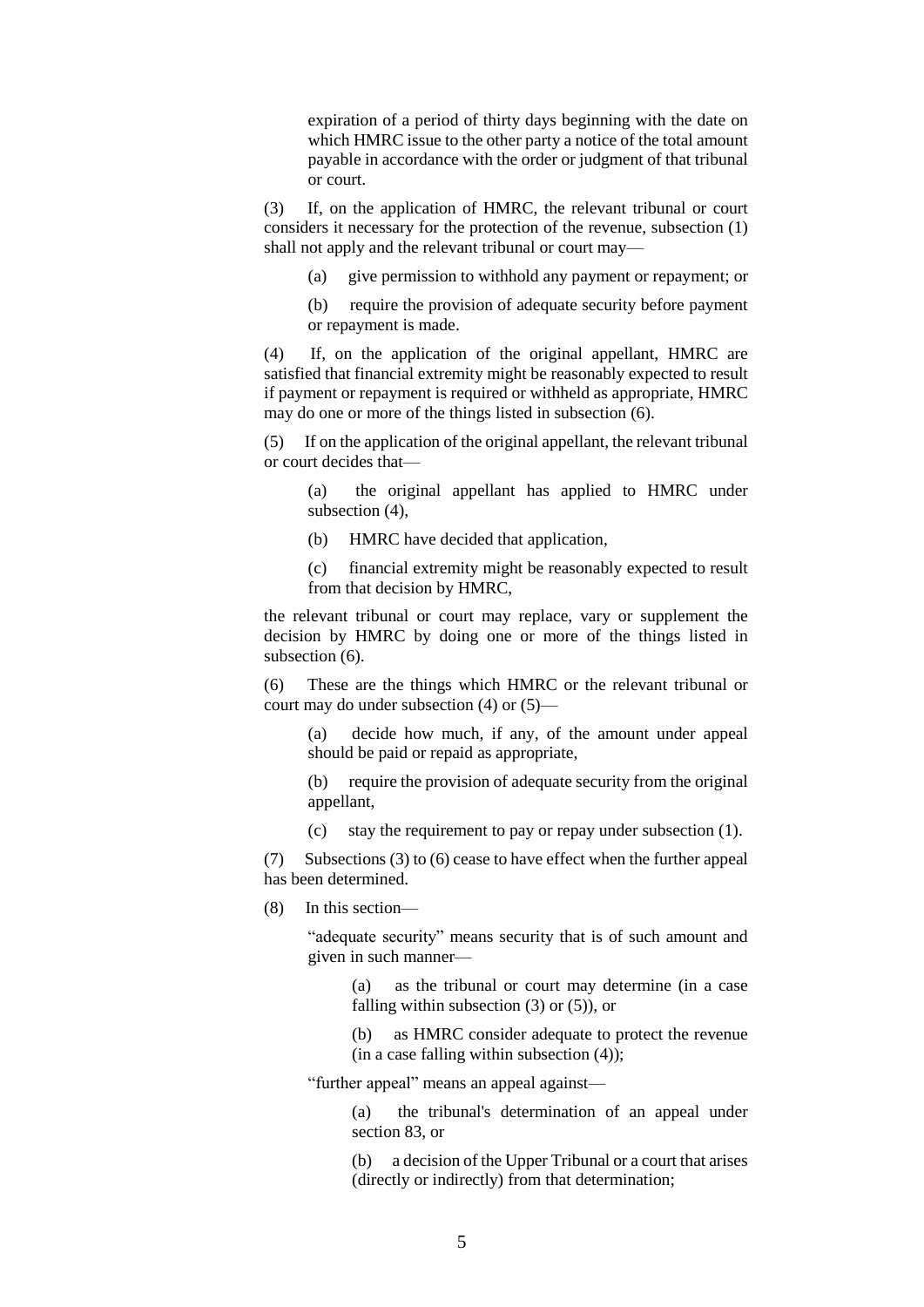"original appellant" means the person who made the appeal to the tribunal under section 83;

"relevant tribunal or court" means the tribunal or court from which permission or leave to appeal is sought."

17. It appears that this is the first determination of an application under section 85B(5) of VATA 1994, and, in deciding the application, there is, therefore, no directly relevant case law. Submissions were, however, made in relation to the case law relevant to hardship applications under section 84(3B) of VATA 1994.

18. It was submitted by Mr Simpson QC on behalf of the applicant that, although a test of financial extremity was a harder test to satisfy than one of hardship, the authorities relating to hardship applications were, nonetheless, relevant as showing how the courts approached a similar exercise. By contrast, Mr Thomson QC submitted that the case law had limited (if any) relevance to the application of, in his submission, the different, more stringent test under section 85B(5) of VATA 1994.

19. There was, though, broad agreement between the parties as to the principles relevant to hardship applications. The principles were reviewed by the Upper Tribunal in *HMRC v Elbrook (Cash & Carry) Limited* [2017] UKUT 181 (TCC) ("*Elbrook*").

20. At [19] and [20] of that decision, the tribunal noted that:

"it is clear that s.84 VATA is intended to strike a balance between, on the one hand, the desire to prevent abuse of the appeal mechanism by employing it to delay payment of the disputed tax, and on the other to provide relief from the stricture of an appellant having to pay or deposit the disputed sum as the price for entering the appeal process, where to do so would cause hardship. … it has been established that the relief provided by s 84(3B) VATA in cases of hardship should not be applied so as to operate as a fetter."

21. It went on to note at [21] two of the observations of Simon J made in *Regina (ToTel Ltd) v First-tier Tribunal (Tax Chamber) and another* [2012] QB 358 at 380. The first was that the test was one of capacity to pay without financial hardship, a test which fell to be applied in a way which complied with the EU principle of proportionality. The second was that the hardship enquiry should be directed to the ability of an appellant to pay from resources which are immediately or readily available: it should not involve a lengthy investigation of assets and liabilities, and an ability to pay in the future. That reflected the fact that the issue of hardship ought to be capable of prompt resolution on readily available material.

22. The tribunal noted at [22] that the "requirement that the resources be immediately or readily available is a reflection of the structure of s 84(3B), which looks to the existing financial position of the appellant, and does not require enquiry as to possible future action or any potential resources that might become available in the future". At [26] it observed that "consistently with the need to consider immediately or readily available resources, the normal rule is that the tribunal should look at the position as at the date of the hearing".

23. But the statutory requirement for the payment of VAT to cause hardship allows the tribunal to have regard to facts predating the hearing if those facts are evidence that the causation of the hardship is something other than the payment of the VAT, eg if an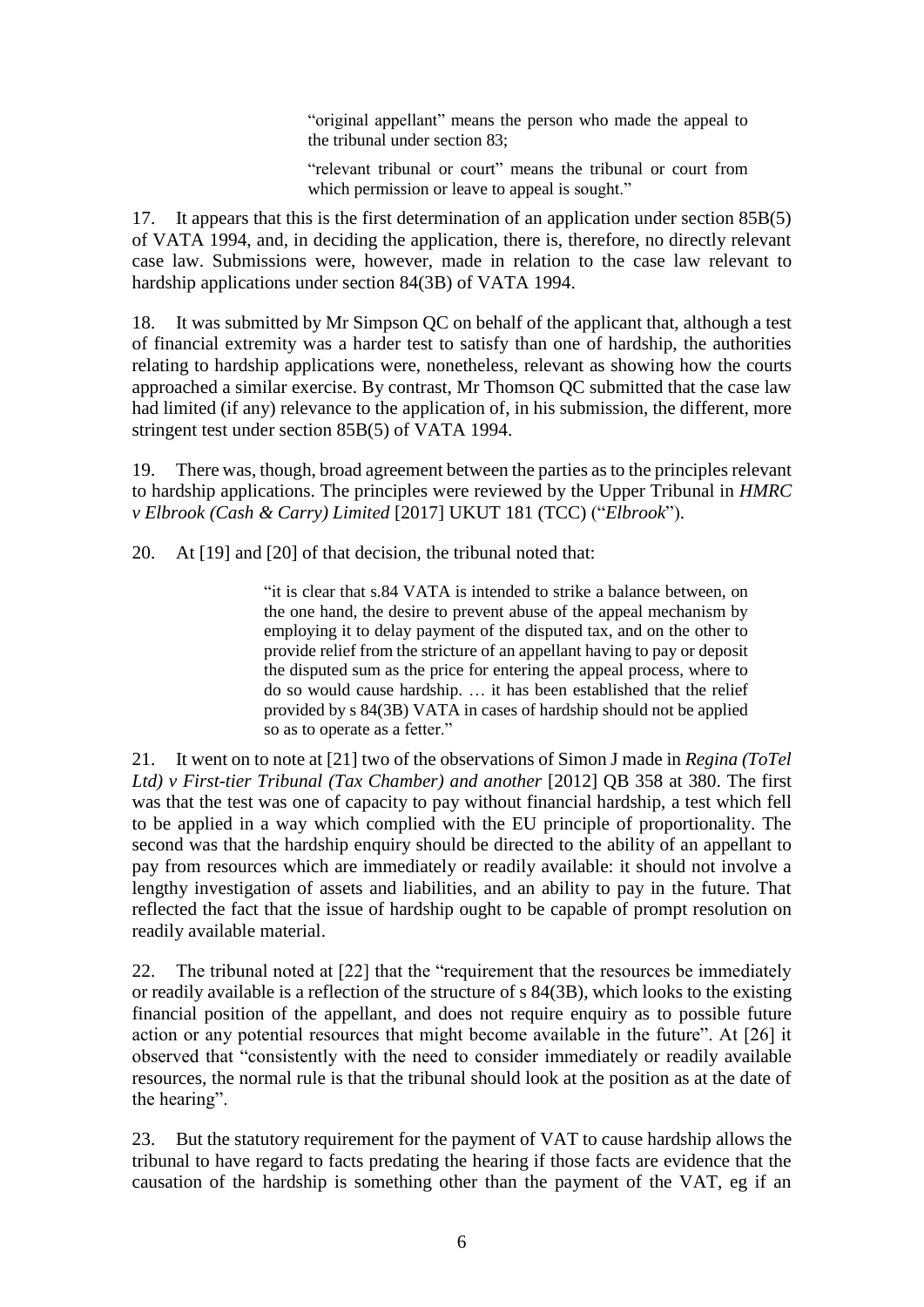appellant could not pay the VAT because it had deliberately paid away a sum which would otherwise have been available: see the consideration at [28] in *Elbrook* of the decision of Nugee J in *ToTel Ltd v HMRC* [2015] STC 610.

## **Evidence in support of application**

24. In making its application for relief, the applicant relied on a spreadsheet drawn up on 14 December 2018 showing the cash flow forecast for the applicant's group for the 12 months ending 30 November 2019. The forecast was prepared by the applicant's finance manager, Mr Scott McLauchlan.

25. The application was also supported by a witness statement given by Mr McLauchlan, who gave oral evidence before the tribunal (and was cross-examined by Mr Thomson QC on behalf of HMRC). I found Mr McLauchlan to be a reliable and credible witness.

26. The December 2018 forecast was an updated forecast from one provided to HMRC in August 2018 for the purpose of the application made by Snow Factor Ltd to HMRC for relief from the requirement to pay the disputed VAT.

27. I make the following findings.

28. The cash flow forecast was prepared on a group basis. It showed accounts for three separate companies: (1) the applicant (Snow Factor Limited); (2) Ice Factor Kinlochleven; and (3) Ice Factor International Limited.

29. Ice Factor International Limited was the holding company of the two other companies. Ice Factor Kinlochleven provided facilities for ice climbing and dry wall climbing.

30. The applicant considered that it was appropriate to draw up a group cash flow forecast because the banking arrangements were made on a group basis. The group had an overdraft facility with HSBC of £50,000.

31. Mr McLauchlan contended that the cash flow was an optimistic prediction of the expected outcomes for the year ahead. He explained that the previous year (2018) had been a difficult one because of the unusually hot summer, which had adversely affected revenues (as people tended in hot weather to prefer outdoor rather than indoor activities). The cash flow had been prepared on the basis that the weather in 2019 would revert to type. Mr McLauchlan accepted in cross-examination that the revenues for the next year could be better or worse than those predicted. Indeed, he noted that the new 'Santa' product range launched in 2018 (for which there would be no material development expenses in 2019) might provide a degree of 'cushioning'.

32. My view is that it would be more accurate to describe the cash flow forecast in more neutral terms. Assuming a repeat of 2018 might be considered to be pessimistic but the reverse is not the case: a forecast to do better than a bad year is not, in my view, the same as being optimistic. I consider that the applicant has done no more than make a reasonable assumption about future trading conditions. That assumption might be falsified in either direction.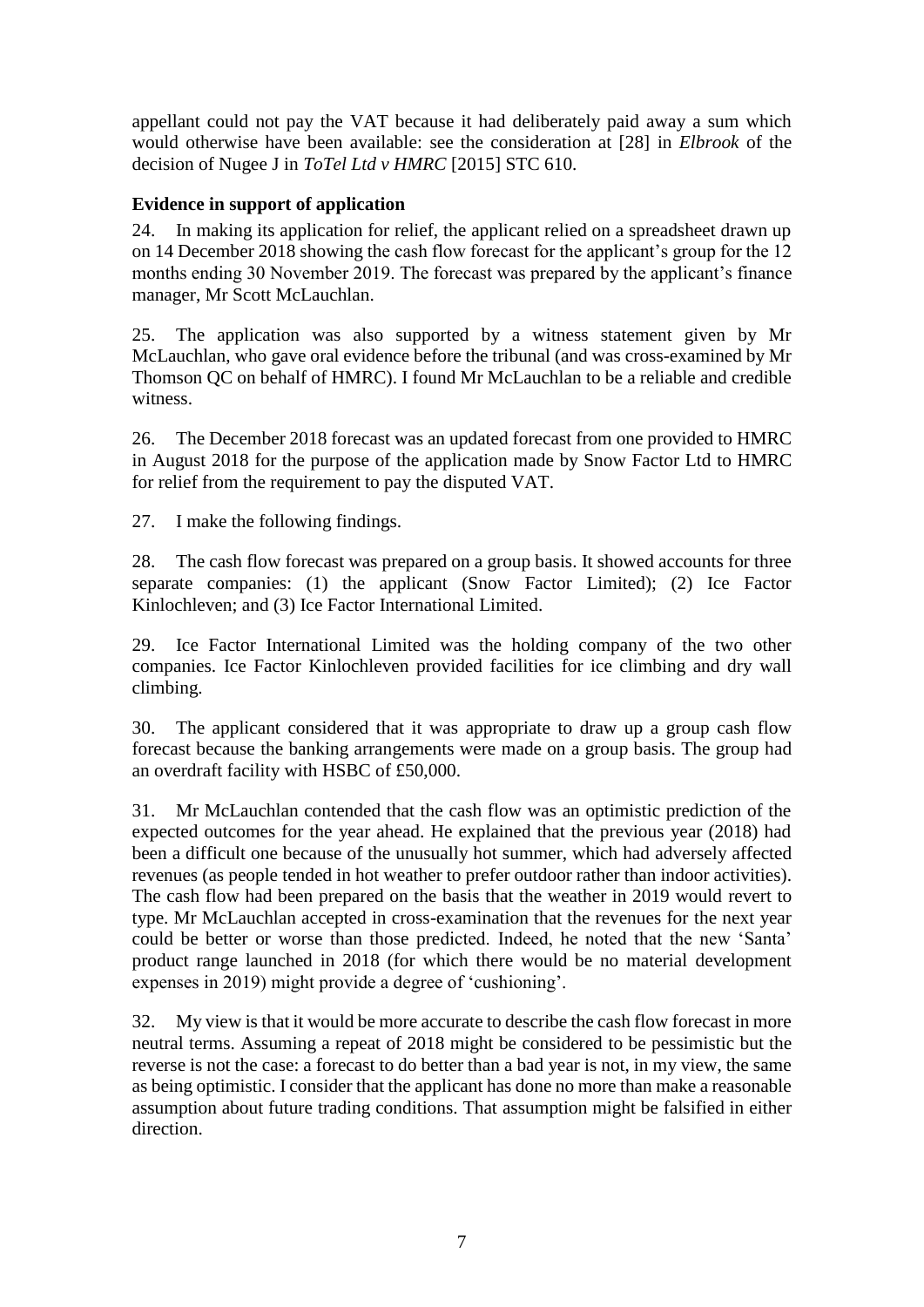33. So much was, in fact, borne out in evidence given by Mr McLauchlan about the expected accuracy of the cash flow forecast when asked to re-assess it as at the date of the hearing. The hearing was held just over two months after the December 2018 forecast had been prepared. Mr McLauchlan explained that Snow Factor Limited's receipts for January to March 2019 were expected to be lower than forecast (because of the lateness of this year's ski season) but that there would be a corresponding uplift in April and May 2019. The result was that the overall expectation of receipts to the end of May was, in his own words, a "reasonable" one.

34. The cash flow for Snow Factor Limited reveals the cyclical nature of its business. Mr McLauchlan confirmed in cross-examination that this was not expected to change. Cash receipts for the winter months were significantly higher than those for the summer. For example, the receipts for January 2019 were forecast to be £626,285 while those for June 2019 were forecast to be £172,728. This provided the company with cash reserves to enable it to continue to trade through the summer and autumn.

35. Expenditure was also subject to significant variation. For example, expected expenditure for January 2019 was £385,337.76 while for June 2019 it was £265,506.15.

36. The expenditure in the 12 month period included monthly payments of £62,000 in respect of rent and monthly payments of £10,000 in respect of non-domestic rates. Both those payments reflected sums in respect of arrears (£6,000 in the case of rent and £2,000 in the case of rates) which had arisen due to the difficult trading conditions in the summer of 2018.

37. The expenditure in the 12 month period also showed quarterly payments of VAT. Despite the FTT decision, the VAT payments were made by the applicant on the basis that the FTT was wrong in law.

38. The net cash flow for Snow Factor Limited showed a positive figure of £350,836.66. The net cash flow for each month varied in line with the cyclical nature of its business: for example, it was forecast to be a positive figure of £240,947.24 in January 2019 but to be a deficit of £92,778.15 in June 2019.

39. The cash flow for Ice Factor Kinlochleven showed a net cash flow of £23,721.53. The cash receipts were subject to significant variation from one month to the next. The receipts were forecast to be largest in August and September 2019 (£70,437.54 and £79,296.96 respectively) before tailing off to £30,457.91 in November 2019.

40. The cash flow for Ice Factor International Ltd showed a one-off non-cash receipt of £12,000 in December 2018 but for the rest of the 12 month period showed no other receipts. More than half of its recurring expenditure in January 2019 to November 2019 arose from payments in respect of fixed borrowings. The 12 month forecast for Ice Factor International Ltd showed a negative net cash flow of £401,732.64.

41. The cash flow forecast showed, on a group basis, that in the 12 month period there were total receipts of £4,530,864.81. The group net cash flow was a deficit of £27,174.45.

42. The cash flow forecast showed, on a group basis, that in December 2018 immediately available resources to the group stood at £175,369.38. Those resources comprised a group overall balance of £125,369.38 and full use of the £50,000 overdraft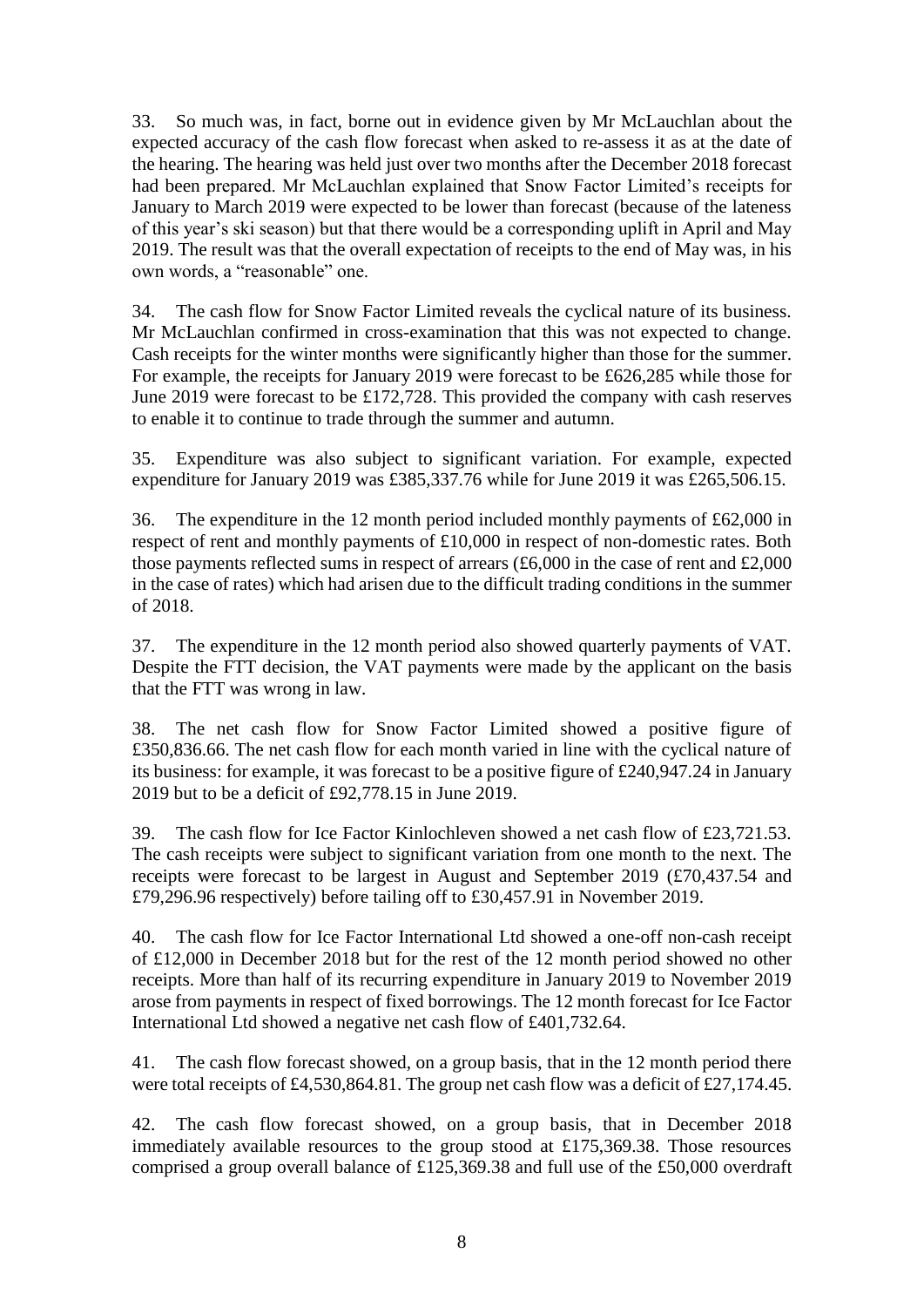facility. The figure for immediately available resources to the group stood at £369,285.85 in January 2019 and £480,436.02 in February 2019.

43. The figure for immediately available resources to the group then peaked at £492,952.48 in March 2019 before reducing to £69,659.79 in July 2019, £56,899.94 in August 2019, £64,860.62 in September 2019 and a low of £56,082.36 in October 2019. The final figure for November 2019 showed an uplift to £81,226.73.

44. Those are the figures that would result on the assumption that the applicant made no steps to pay any part of the amount to HMRC.

45. The applicant also prepared a cash flow forecast for the group on the assumption that it had paid the sums in accordance with HMRC's decision of 15 November 2018.

46. There are two points of significance to note from that forecast.

47. The first is that, if payments of £100,000 had been made to HMRC in each of December 2018, January 2019 and February 2019, the immediately available resources to the group would have stood at £75,369.38 for December 2018, £169,285.85 in January 2019 and £180,436.02 in February 2019. In other words, the group could have afforded to pay those amounts at those times and still end up with a positive figure for immediately available resources to the group.

48. But, as a result of the cyclical nature of the business, the immediately available resources to the group would then decline so that the figure would go into deficit for each of the months from June to November 2019. The figure for June 2019 would become a deficit of £105,230.37 with the figures for the five months from July 2019 to November 2019 ranging from a deficit of £218,773.27 to a deficit of £243,917.64.

49. Mr McLauchlan was asked about the group's overdraft and whether he had asked HSBC for an increase in the amount. His evidence was that he had not, and nor had he sought alternative financing from any other bank or financial institution. Mr McLauchlan gave evidence that the overdraft facility was increased only once in the past: that was an increase of £30,000 in August 2013 and lasted for one month only. He said that he expected any increase to be similar to the one authorised in August 2013 (£30,000) and to last for no more than six months. He considered that it was unrealistic to expect an overdraft on terms that would enable full payment to HMRC in accordance with their November 2018 decision. Accordingly, he had made no approach to the bank for any increase in the overdraft.

50. Mr McLauchlan was asked in cross-examination why he had given preferential treatment to debts in respect of rent and rates (in relation to which arrears totalling £96,000 would be paid in the 12 month forecast period) rather than arrange to pay any of the VAT subject to the FTT decision. His answer was that he would naturally favour paying operational creditors first: without premises, Snow Factor Ltd could not trade. He also confirmed that, with the exception of HMRC, every other class of creditor was being paid. His evidence was that he regarded the debt due to HMRC as a liability in relation to which there was a doubt as to its ultimate payment: if the applicant's appeal on the substantive issue was successful, the debt would disappear. Consequently, he saw no need to draw up plans to pay a debt which, in the event, might be taken never to have existed.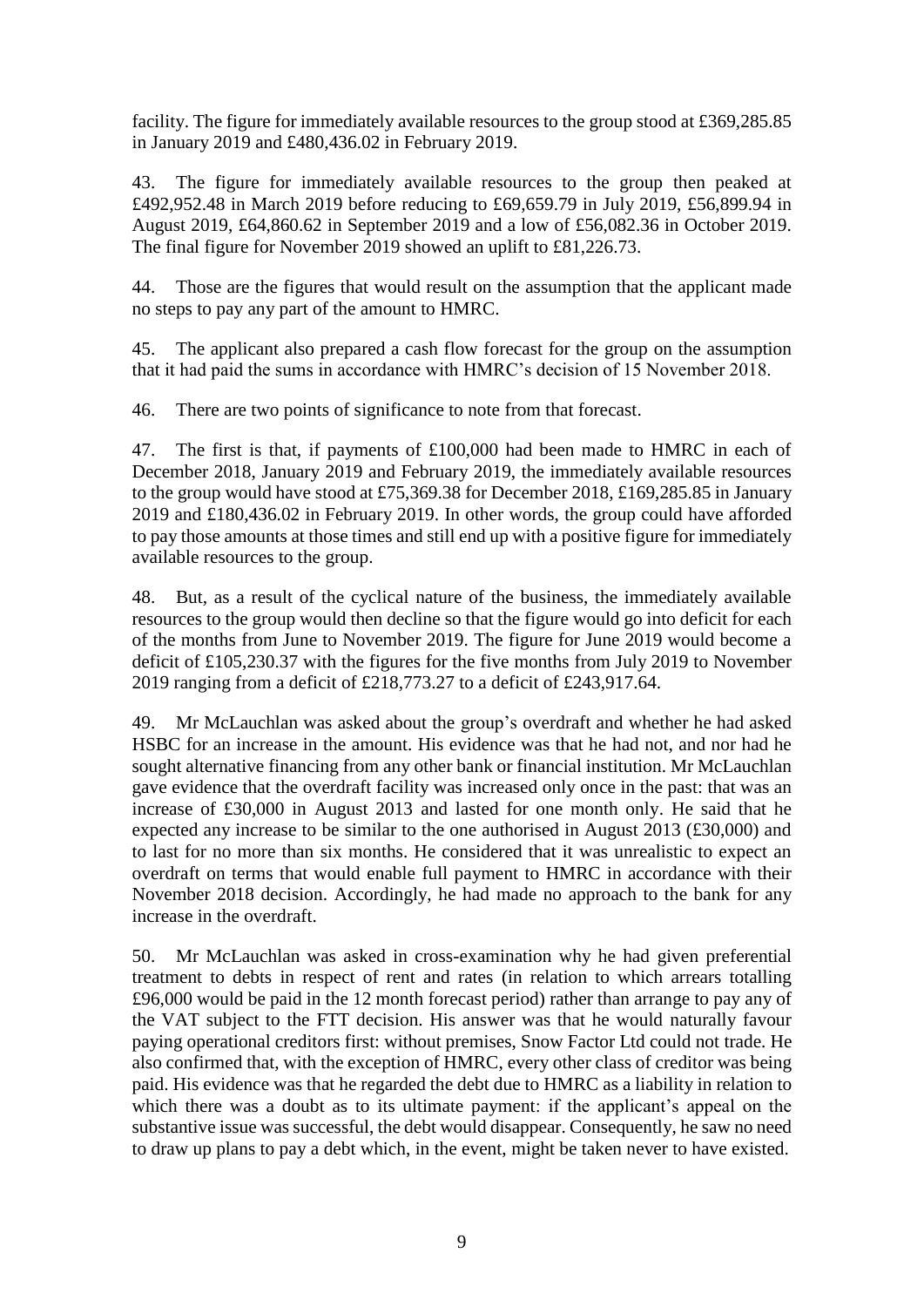51. Although he had no particular recollection of the events leading up to HMRC's decision of 15 November 2018, it was put to him in cross-examination that Snow Factor Ltd had been contacted by HMRC about the payment of the VAT and that it was HMRC who had alerted the applicant to the possibility of making a financial extremity application under section 85B of VATA 1994. It was similarly put to him that there had been no response to HMRC's letter of 15 November 2018 until the applicant made an application directly to this tribunal under section 85B(5) of VATA 1994.

52. Although I am not in a position to determine the precise facts leading up to the December 2018 application, I do make a finding that, on the balance of probabilities, the applicant did not take steps to contact HMRC about the payment of the debt and did not respond to the November 2018 letter before making its application to this tribunal.

53. Mr McLauchlan was also asked about the possibility of increasing the prices charged for any of the goods or services that the group supplied in order to fund some or all of the payment of the disputed VAT. He responded that he would need to be careful about uplifting prices across the board. My assessment of Mr McLauchlan's evidence, taken as whole, is that an increase in prices was not a possibility that had been considered at all, even for a temporary period or in relation to only some of the goods or services sold by the group.

## **Discussion**

## *Meaning of section 85B of VATA 1994*

54. The provisions of section 85B of VATA 1994 fall to be construed in their context. The context includes the statutory provisions governing the bringing of appeals and the payment of amounts of disputed VAT pending the resolution of a dispute. In my view it is clear that different considerations apply at different points in the course of the appeal process.

55. In the case of the initial appeal against an assessment to VAT, the general rule is that an appeal is not capable of being heard by the tribunal unless the disputed VAT is paid. That rule is designed to prevent abuse by bringing appeals to delay payment. But the potential harshness of that rule is ameliorated by providing that the VAT need not be paid if to do so would cause hardship to the appellant.

56. Those rules are designed to set "the price for entering the appeal process" (see [20] of *Elbrook*). It is entirely consistent with that objective that the hardship enquiry should not be a lengthy one and should focus on immediately or readily available resources.

57. But once the appeal process has been entered, different considerations come into play. In particular, when the FTT determines a disputed issue in favour of HMRC, the effect of section 85A(3) of VATA 1994 is that the amount of VAT not previously paid to HMRC (because of hardship to the appellant) "shall be paid ... to HMRC". If the appellant is unsuccessful before the FTT, the VAT must be paid in accordance with the judicial determination, which seems to me to be a wholly unsurprising result.

58. But section 85A of VATA 1994 has the potential to operate harshly where an appeal is then brought against the decision of the FTT. It is with that case that section 85B of VATA 1994 is concerned. That section begins by making it clear that the simple fact of making a further appeal does not affect the requirement to pay the VAT in accordance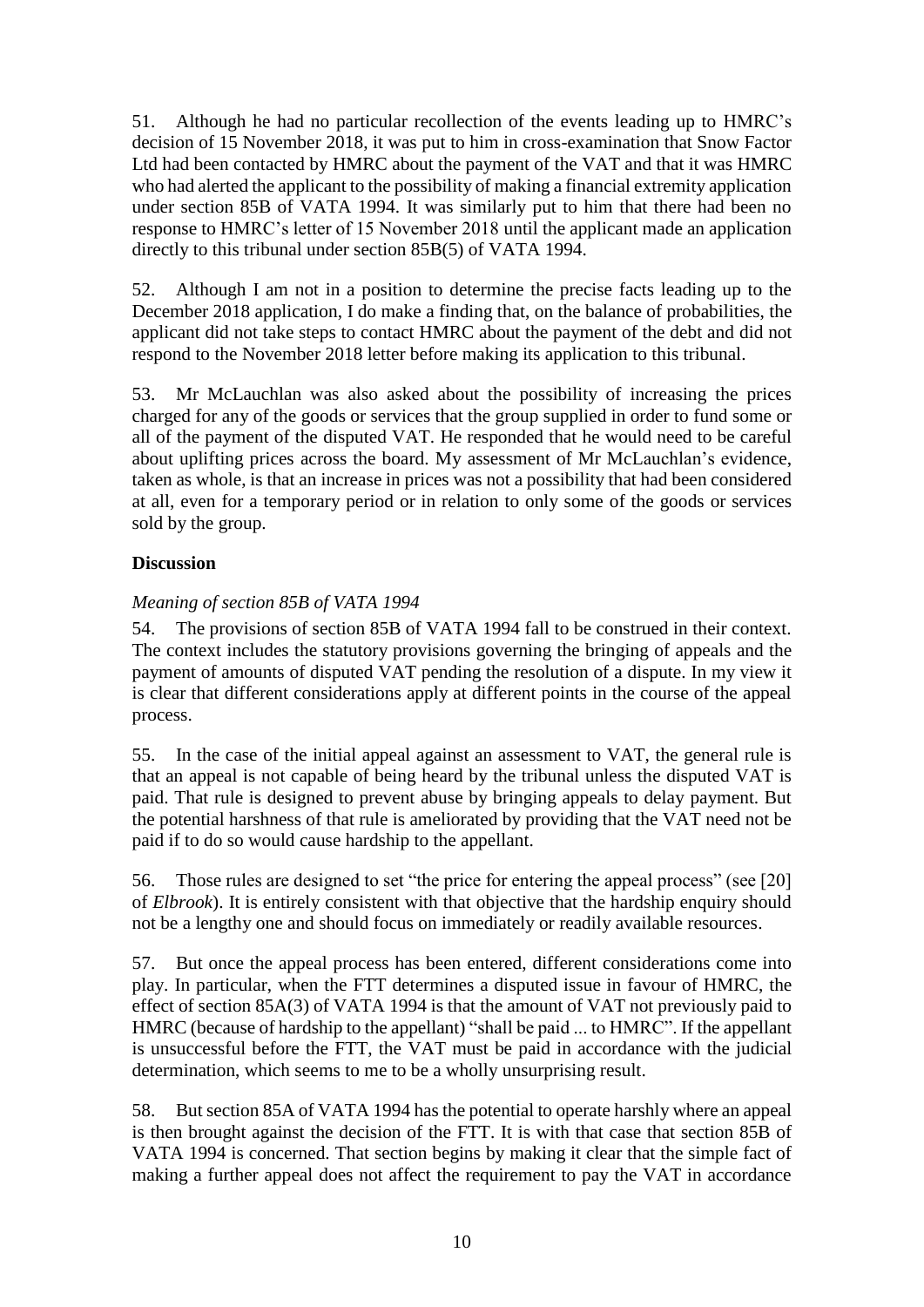with the determination of the tribunal. This general rule is, however, subject to two exceptions: one designed to protect the public revenue (subsection (3)) and the other operating in favour of the taxpayer (subsections (4) to (6)).

59. Subsection (7) of section 85B of VATA 1994 provides for subsections (3) to (6) to cease to have effect when the further appeal is determined. The operation of the exceptions is, therefore, strictly time-limited. Once the substantive appeal is determined, the position would then be governed by section 85B(2) of VATA 1994 if there is any change in the amount of VAT payable. If the applicant were to succeed on its further appeal on the substantive issue, then any amount required to be paid by this tribunal under section 85B(5) of VATA 1994 would be refunded to the applicant. If the substantive appeal were dismissed, section 85A(3) of VATA 1994 would then be re-engaged and section 85B would be relevant only if there were a further appeal from the Upper Tribunal.

60. It is with the rule operating in favour of the taxpayer that this application is concerned. The test for relief in this case is whether "financial extremity might be reasonably expected to result" from the payment of the disputed VAT required to be paid by HMRC following its decision on an application to it under section 85B(4) of VATA 1994.

61. That test differs from the one operating before the taxpayer enters the appeal process ("would cause the appellant to suffer hardship") and it is no surprise that it does. There is no reason to suppose that a test designed to police the *entry* of taxpayers into the appeal process ought to be the same as the test operating once an appeal has been judicially determined (albeit that the determination is then subject to further appeal). Indeed, it would be somewhat surprising, in the light of the provision made by sections 85A(3) and 85B(1) of VATA 1994, if the test in section 85B(5) had replicated the section 84(3B) test. It is, of course, possible that the facts will change since the initial decision on hardship (whether made by HMRC or the FTT) so that the appellant would *not* suffer hardship if required to pay the VAT following the determination of the appeal. But in a great many cases that would not be the case.

62. Section 85B(5)(c) of VATA 1994 focuses instead on whether "financial extremity might be reasonably expected to result" from HMRC's decision. Although I consider that this phrase must be construed as a compendious whole in the context of the remainder of section 85B and the other provisions of VATA 1994, it is nonetheless helpful to consider in turn the three different elements of that test:

- (1) there must be "financial extremity";
- (2) the financial extremity must be such as "might be reasonably expected"; and
- (3) the financial extremity must "result" from HMRC's decision.

63. It was common ground between the parties that "financial extremity" is a more onerous test to satisfy than "hardship". I agree. It is a matter of law as to what those words mean and, in this context, my judgment is that they must bear their ordinary meaning. The ordinary meaning of that expression takes matters beyond mere hardship. Extremity is just that: it is at the very far end of the spectrum of financial health. Life should not be merely hard. More is required. In addition, it would be inconsistent with the legislative purpose if the test were *easier* to satisfy than hardship. That is because what needs to be shown is that the result is one which "might be reasonably expected" and not what the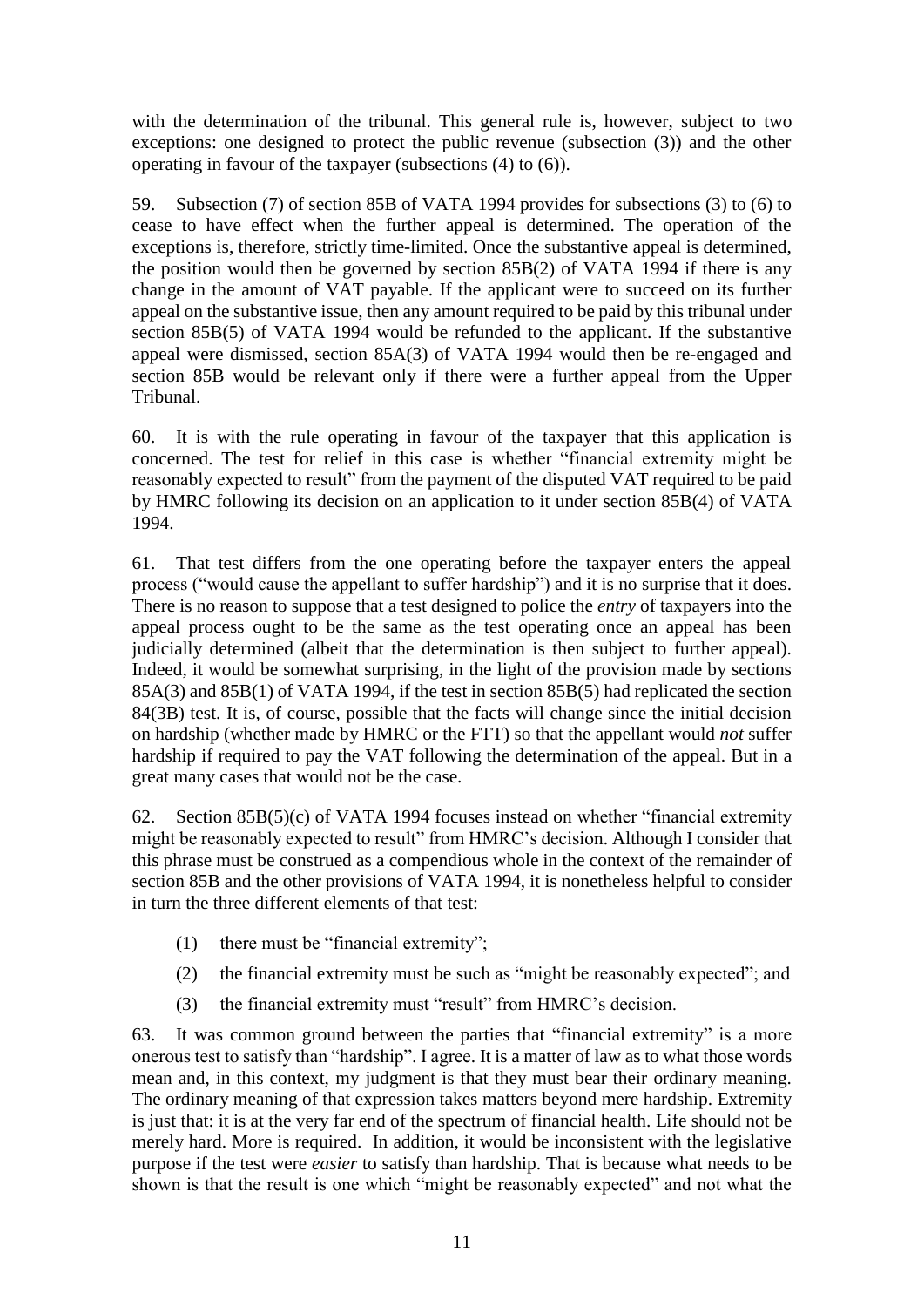result "would" be. If financial extremity were no more than hardship, it would follow that, in many cases, the test in section 85B(5) of VATA 1994 would be *easier* to meet than the hardship test, which would, in turn, mean that the general rule given by section 85B(1) of VATA 1994 would operate as the exception.

64. Mr Simpson QC submitted that if the applicant (or, more accurately, the group of companies of which it is a member) were insolvent, that would constitute a state of financial extremity. He also submitted that circumstances falling short of insolvency ought, in principle, to be capable of constituting financial extremity. If Parliament had wanted to confine the test to insolvency, it could quite easily have done so. The fact that it had not showed that the test was a wider one.

65. In my view, it is not productive to come up with a list of generic cases which might, or might not, be within the meaning of the statutory words when applied to the particular facts of any given case. To do so would carry with it a real risk of supplying a judicial gloss to a simple expression and would, moreover, divert attention from a consideration of the various elements of the test working harmoniously together. Not all insolvencies are created equal: a momentary time at which the debts of a company cannot be paid as they fall due is very different from a case where a company has permanently lost its only sources of income while its (considerable) liabilities remain unaltered. It by no means follows that, having regard to the particular facts of the case (which may include the likelihood of any steps actually being taken by any person to commence insolvency proceedings), the former case will amount to financial extremity in the ordinary meaning of that expression. However, both cases might reasonably be regarded as ones where a company has become insolvent.

66. The statutory question is more nuanced than what would otherwise be a binary choice of viewing a financial state of affairs (financial extremity or not): the question is whether the circumstances are such that financial extremity "might be reasonably expected" to result from HMRC's decision. There are two aspects of that qualification that are critical to a proper understanding of the test to be applied under section 85B(5) of VATA 1994. The first is that the test is "might" not "would". It is a question of possibilities. The second is that not any old possibility will suffice: it must be "reasonable" in the sense explained below.

67. What might be reasonably expected is something more than a theoretical possibility. There must be some reasonable basis for thinking that the possibility might come to pass. The expectation is a reasonable one, and that is an issue to be decided by reference to what one considers might reasonably happen if payment were made in accordance with HMRC's decision. I consider that the test of reasonableness here is, in essence, an objective one: having regard to the totality of the circumstances, what steps would it be reasonable to expect to be taken to meet the liability. But the test also has subjective elements: account must be taken of the particular circumstances affecting the taxpayer and the way in which it has chosen to carry on its business.

68. The final element of the test is that the financial extremity must "result" from HMRC's decision. There must be a causative link between the decision to pay some or all of the disputed VAT and the financial extremity. But it was also submitted by Mr Thomson QC on behalf of HMRC that this result must be both direct and, more importantly, immediate.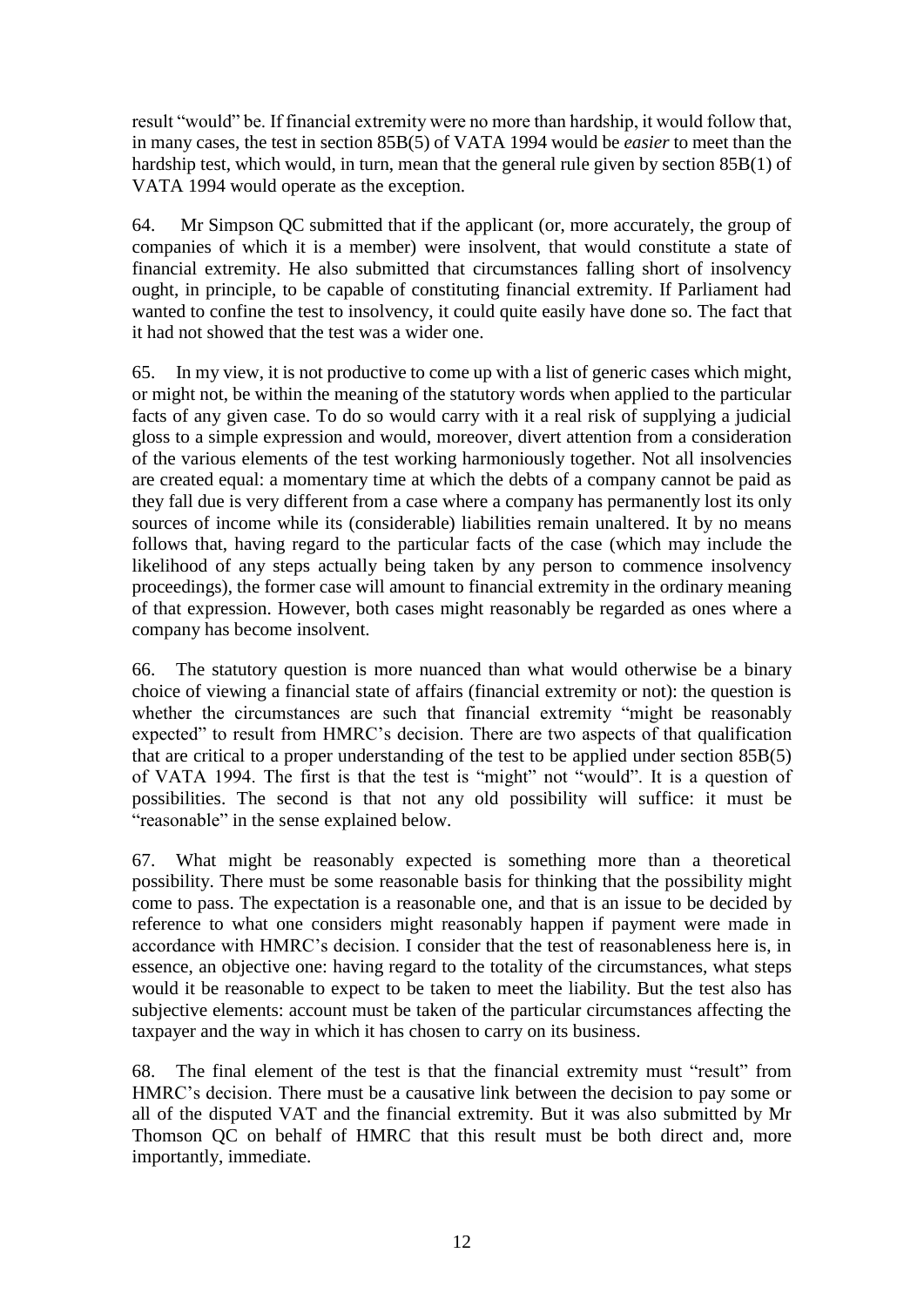69. I am unable to accept that submission. There clearly needs to be a causal nexus between the decision and the financial extremity but the directness of the causation is not, in my view, in point. That will be hard (if not impossible) to disentangle from the issue of reasonableness that I have just discussed. There is nothing in the statutory test that leads to an inference that "results" should be impliedly qualified by inserting "directly" before it.

70. As to the question of immediacy, I consider that there *is* a timeframe within which the financial extremity must result. That timeframe is indicated by section 85B(7) of VATA 1994, which definitively switches off the effect of subsections (4) and (5) once the further appeal is determined. Section 85B of VATA 1994 is focused on who is entitled to hold the disputed VAT pending the determination of the final appeal.

71. If Mr Thomson QC were right, it would produce some very odd outcomes, particularly in relation to the far from unusual case of cyclical businesses. There is no warrant, in my view, for taking such a restrictive approach to the meaning of section 85B(5) of VATA 1994. The reference to the result is unqualified. If it had been intended that the result would be "immediate" that qualification could quite easily have been added. A business might be able to pay the amount in one month and then suffer financial extremity the next (well before the appeal is determined). It is hard to see why that is a state of affairs that falls outside the relief provided for by section 85B(4) or (5) of VATA 1994.

72. In my view section 85B(5) of VATA 1994 has struck a careful balance between, on the one hand, the need to protect the public revenue (and, by extension, the general body of taxpayers) by requiring an amount of VAT judicially determined to be payable to be actually paid to HMRC and, on the other hand, the need to support the rule of law and the integrity of the appellate process by securing that appeals on points of law (for which permission has, by definition, been given) can actually be determined by the higher courts. An element of the test (financial extremity) is harder to satisfy than a section 84(3B) hardship application but that is balanced by the fact that, as the test is looking to the future to some extent (the determination of the final appeal), it requires an assessment of what might (rather than would) happen, itself qualified by reference to reasonable expectations.

73. Unlike section 84(3B) of VATA 1994, section 85B(5)(c) is silent as to the person who must be in a state of financial extremity. The silence is, in my view, meaningful. It contemplates that the impact of the decision might be felt beyond the applicant itself. That is apt to include the impact on a group of companies of which the applicant is a member (such as this case). Equally, the taking of the steps might, in a group context, be by some person other than the applicant (provided it is reasonable to expect that to happen).

74. HMRC's decision letter of 15 November 2018 did not include any reasoning to support its view. It stated the wrong test ("would" cause not "might be reasonably expected to result"). And it purported to require a payment that exceeded the disputed VAT being appealed: see [8] above. None of these observations are, however, relevant to the decision falling to be made in this application: what is required is not a supervisory review of what HMRC has done but a *de novo* assessment of whether the tests set out in section 85B(5)(a) to (c) of VATA 1994 are met. If they are, then the powers set out in section 85B(6) of VATA 1994 are available for this tribunal to exercise.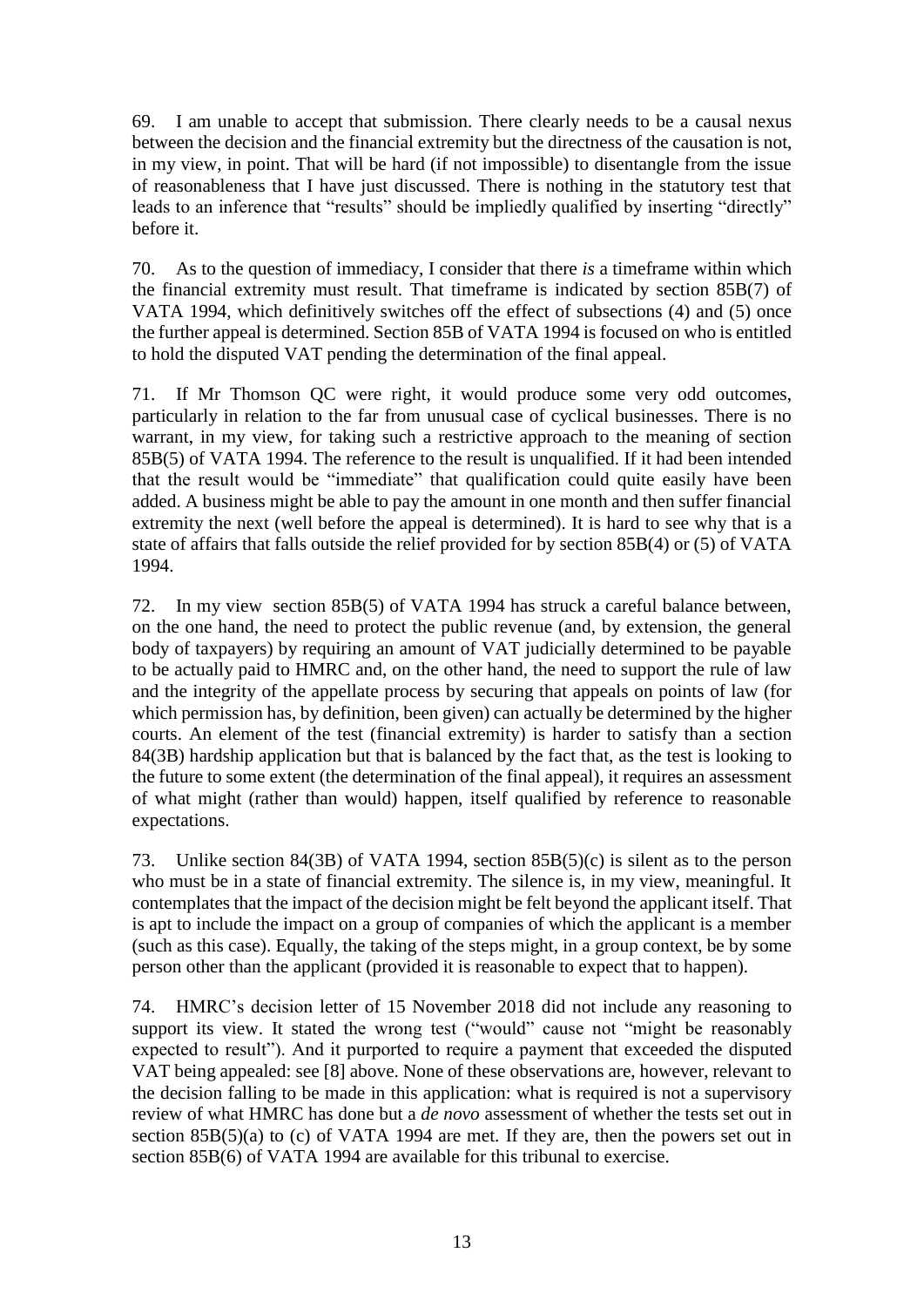### *Application of law to facts of application*

75. How then does section 85B(5)(c) of VATA 1994 apply in relation to HMRC's decision in this case?

76. The facts to which the applicant points in support of its application are that, as a result of HMRC's decision, the immediately available resources available to the group would go into a deficit of £105,230.37 in June 2019 with a deficit continuing until November 2019 of at least £218,773.27: see [48] above.

77. The appeal on the substantive matter was, at the time of HMRC's decision, set for a possible hearing at some time between March and June 2019. Allowing a reasonable period for the making of the determination by the Upper Tribunal, it would seem to me that there is a reasonable prospect that the further appeal would not be determined until the autumn of 2019 (September or October).

78. The critical issue in this application is, in my judgment, the extent to which (if at all) it is reasonable, before the determination of the substantive appeal, to expect steps to be taken so that the applicant is in a position to meet some or all of the liability to pay the disputed VAT without financial extremity resulting. It is not sufficient for the applicant simply to point to the projected cash flow drawn up on the basis that no steps are taken to meet any part of the liability to pay the disputed VAT and leave it at that.

79. In considering what steps might be reasonable I should have regard to all the circumstances. Those circumstances include the following:

(1) even though the disputed VAT became payable in accordance with section 85A(3) of VATA 1994 on 24 January 2018 when the FTT determined the appeal, the applicant has taken no steps to pay any part of that amount;

(2) the applicant did not approach HMRC to discuss payment and did not initiate an application to HMRC under section 85B(4) of VATA 1994;

(3) the applicant did, however, take steps to clear arrears on other debts (see [36] above) and make sure that all other creditors with the exception of HMRC were being paid;

(4) the applicant did not at any time approach its bank to discuss extending its overdraft and nor did it approach any other bank or financial institution for funding; and

(5) the applicant did not consider taking steps, whether by increasing prices or reducing expenses or by any other means, to increase its cash flow for a temporary period so as to be in a position to make any payments to HMRC.

80. The applicant is entitled to continue to account for VAT on the basis that the FTT's decision was wrong in law and then be assessed by HMRC accordingly (and presumably appeal the assessments). But, if it takes that approach, it seems to me only reasonable to hold the applicant to the same approach in relation to the payment of the disputed VAT: on its own view, any payment will be recoverable once the appeal is determined in its favour.

81. What steps would it then be reasonable to expect it to take to meet some or all of the liability for what it considers will be a temporary period?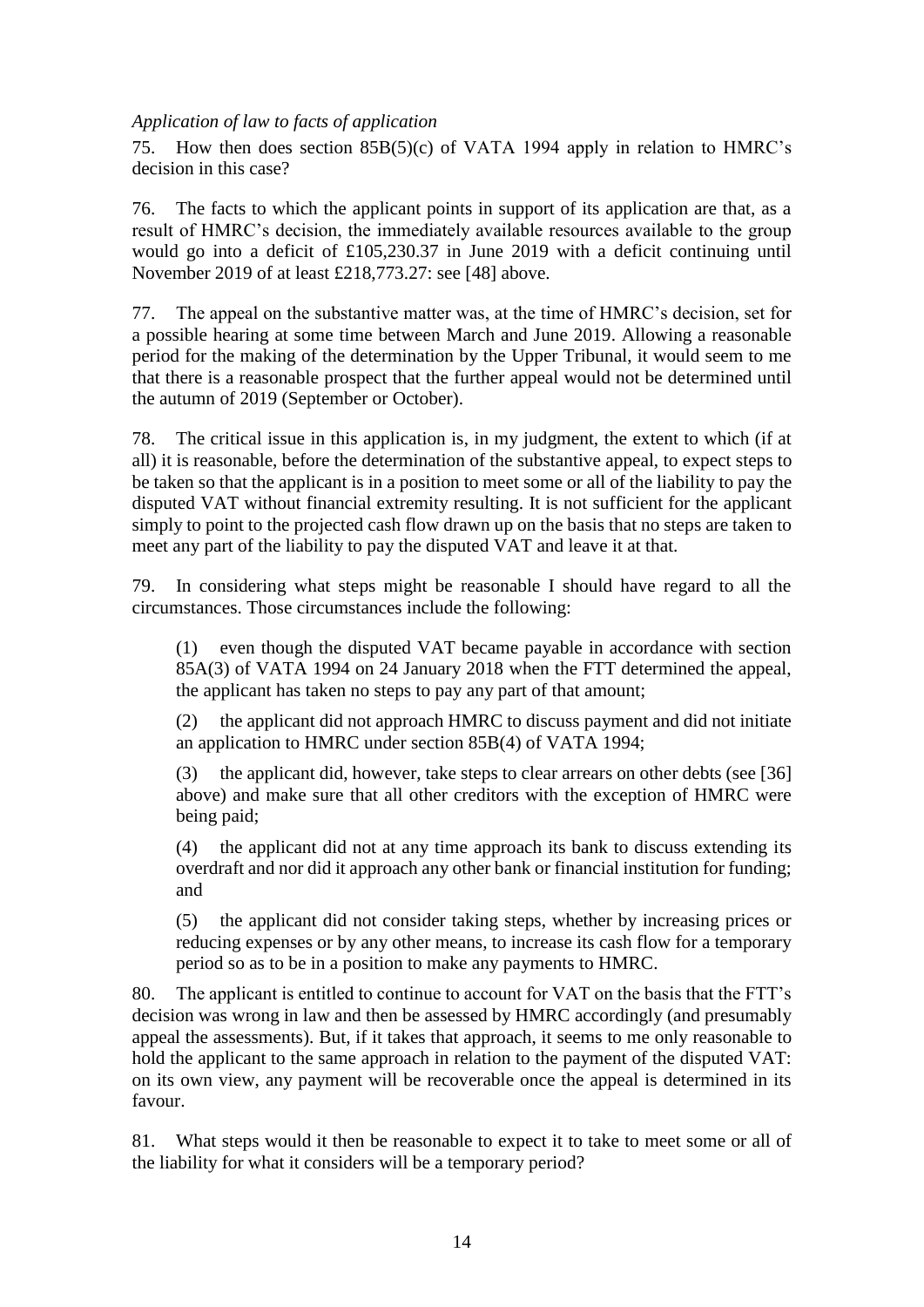82. In determining what those steps might be, it is relevant that the projected cash flow was a reasonable one. It was, as I say above, neither optimistic nor pessimistic. In my view, it is therefore reasonable to have expected the applicant to have taken *some* steps to trade through any temporary cash flow difficulties. I consider that it is reasonable to expect steps to have been taken to increase prices(or advance receipts) or reduce expenses (or delay payments) to at least some extent. And it is reasonable to expect the bank to have been approached for an extension of the overdraft, assessing its likely reaction by reference to its previous conduct.

83. Who should have taken the steps?

84. If it is right to take account of the group position, I also consider that it is relevant to take account of the steps which the applicant's sister company, Ice Factor Kinlochleven, could reasonably be expected to take. Although no evidence was led on this, it seems evident that the expenses of the applicant's holding company (Ice Factor International Ltd) will be funded by distributions made to it by its subsidiary companies. It might reasonably be expected that, in addition to action taken by the applicant, Ice Factor Kinlochleven would pick up some of the slack so that Ice Factor International Ltd was in a position to meet its liabilities.

85. However, different considerations seem to me to be applicable to the action expected to be taken by the holding company itself. Clearly, the applicant is not in a position to control this (the relationship of control is, of course, in the other direction). Furthermore, the majority of the expenses of Ice Factor International Ltd relate to fixed debt in relation to which short-term restructuring is unlikely; and its other expenses are already relatively modest. Accordingly, it seems to me reasonable to take account of possible steps to be taken by Ice Factor Kinlochleven but not by Ice Factor International Ltd.

86. In my judgment it is also reasonable to anticipate that the cash flow might move against the applicant. That factor is relevant in determining the steps which could be reasonably expected to be taken: to push the expected steps to the maximum might itself be unreasonable. It is reasonable to build in a 'cushion' to some degree against the forecast turning out to be worse than expected.

87. In my view the test that I need to apply involves, adapting the words of Lord Hoffman in *Designers Guild v Russell Williams (Textiles) Ltd (trading as Washington DC)* [2000] 1 WLR 2416, 2423, the application of a not altogether precise standard to a combination of uncertain features. I consider that, having regard to the matters set out above, the applicant could reasonably be expected to have taken a combination of steps: a temporary but modest increase in prices (or advancement of receipts), a temporary but modest decrease in expenses (or delay in their payment) and a temporary increase in its overdraft to £80,000.

88. To determine the level of the increase or decrease in receipts or expenses is a difficult task, particularly as I have relatively limited financial information before me and the determination involves the making of assumptions about future trading operations. Recognising the fact that the applicant operates within relative tight margins, it seems to me to be reasonable to assume that both the applicant and Ice Factor Kinlochleven could have increased their receipts by 2% and reduced expenses falling due by 2%. I consider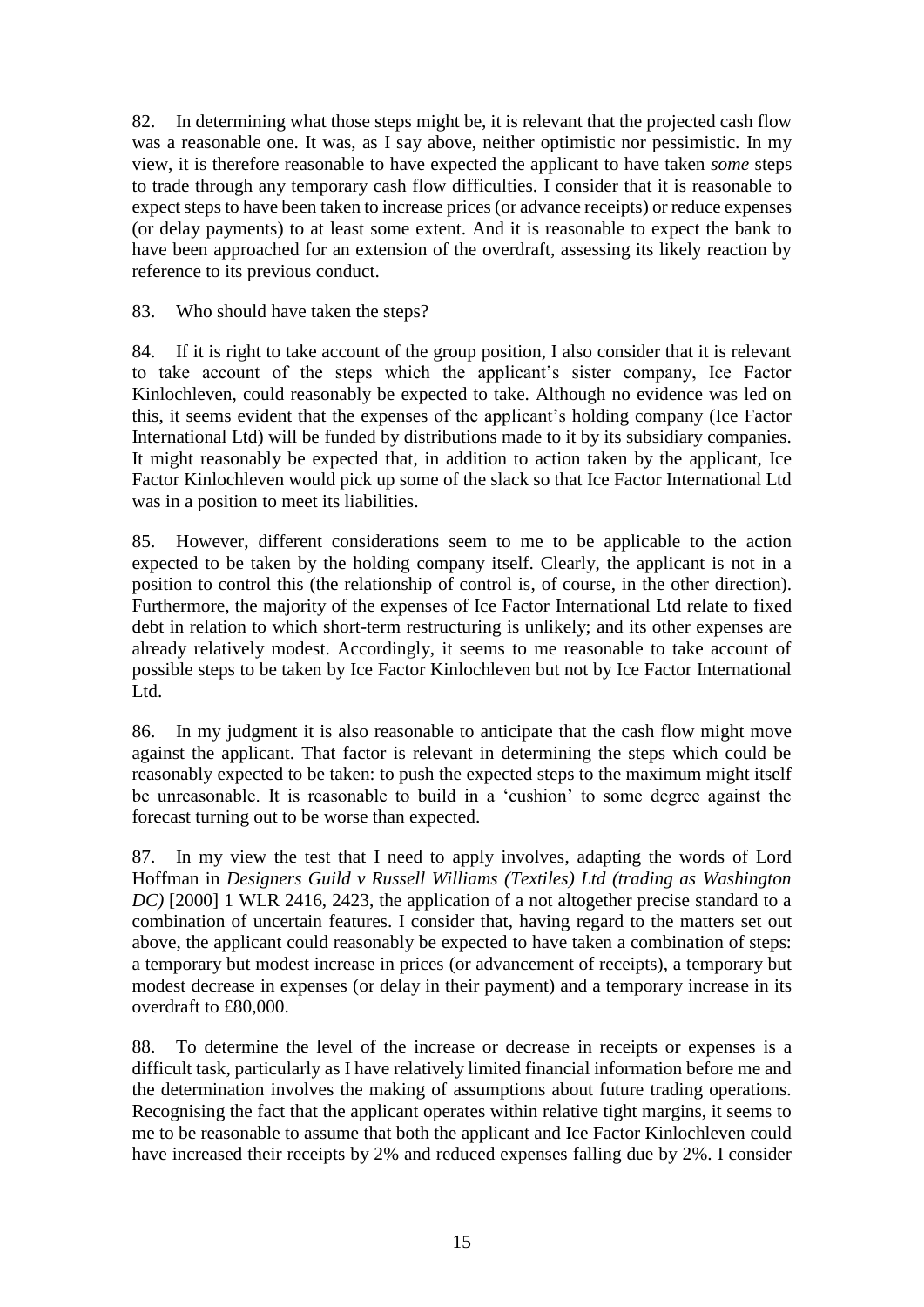that a reasonable period for which the increases and decreases have effect would be a temporary period of six months.

89. As I mention above, those steps are premised on the fact that more might be possible; but more would not necessarily be reasonable. In particular, I think that it would not be reasonable to expect a movement in the cash flow of 10% or more. Accordingly, a figure of 2% for both receipts and expenses builds in an element of 'cushion' (and, of course, it may be that the easiest course of action would be to make changes to either receipts or expenses (rather than both)). In determining this figure of 2%, I have also had regard to the extent to which the applicant had arranged to pay arrears in respect of its rent and rates totalling £96,000 for the 12 month period. As a percentage increase in the rent and rates otherwise falling due, that is significantly more than 2%; but the assumption that I have made is a universal movement in amounts without exception. Clearly, in reality, the actual changes would be likely to be more varied than this.

90. I should also make it clear that any one of these things could reasonably be done to a greater or a lesser extent than others: eg, the overdraft could be bigger or an increase in prices could be more significant or receipts could be increased in other ways (eg, by advancing sales). There is, plainly, a very substantial element of judgment in this.

91. In the course of the hearing, HMRC agreed that, despite the fact that the application was against its decision to require payments in December 2018, January 2019 and February 2019, it would make little sense, if the application were to be dismissed (as they sought), to require payments to be made on dates that had already passed. Instead, they suggested that the payments should be made at the end of February, March and April 2019. In considering the application, however, the statutory question requires the tribunal to consider the effect of the decision that HMRC actually took.

92. In my view, the correct way to proceed is to recalculate the expected cash flow on the assumption that the payments were made to HMRC in accordance with its decision and on the assumption that the applicant takes the step outlined at [87] and [88] above. For this purpose I would assume that, in relation to the applicant and Ice Factor Kinlochleven, receipts were increased by 2%, and expenses were decreased by the same percentage, throughout the six-month period December 2018 to May 2019 and steps were also taken to increase the overdraft to £80,000 so that, before the determination of the substantive appeal, an increased facility were available (ie, the availability of the overdraft would extend beyond May 2019 until the time at which it might be reasonable to expect the appeal to be determined).

93. If the forecast is recalculated on the assumptions set out at [92] above, the result is that the immediately available resources to the group for December 2018 to May 2019 would (to the nearest  $£1,000$ ) respectively become positive figures of £114,000, £239,000, £268,000, £294,000, £218,000 and £147,000. If the consideration stopped there, there would be no question of financial extremity resulting.

94. However, as I explain above, I do not consider that it would be right to stop there. Consideration also needs to be given to the position in the following months when those months could reasonably be expected to fall before the determination of the appeal (which could be October 2019, although, of course, it could be sooner or later than that).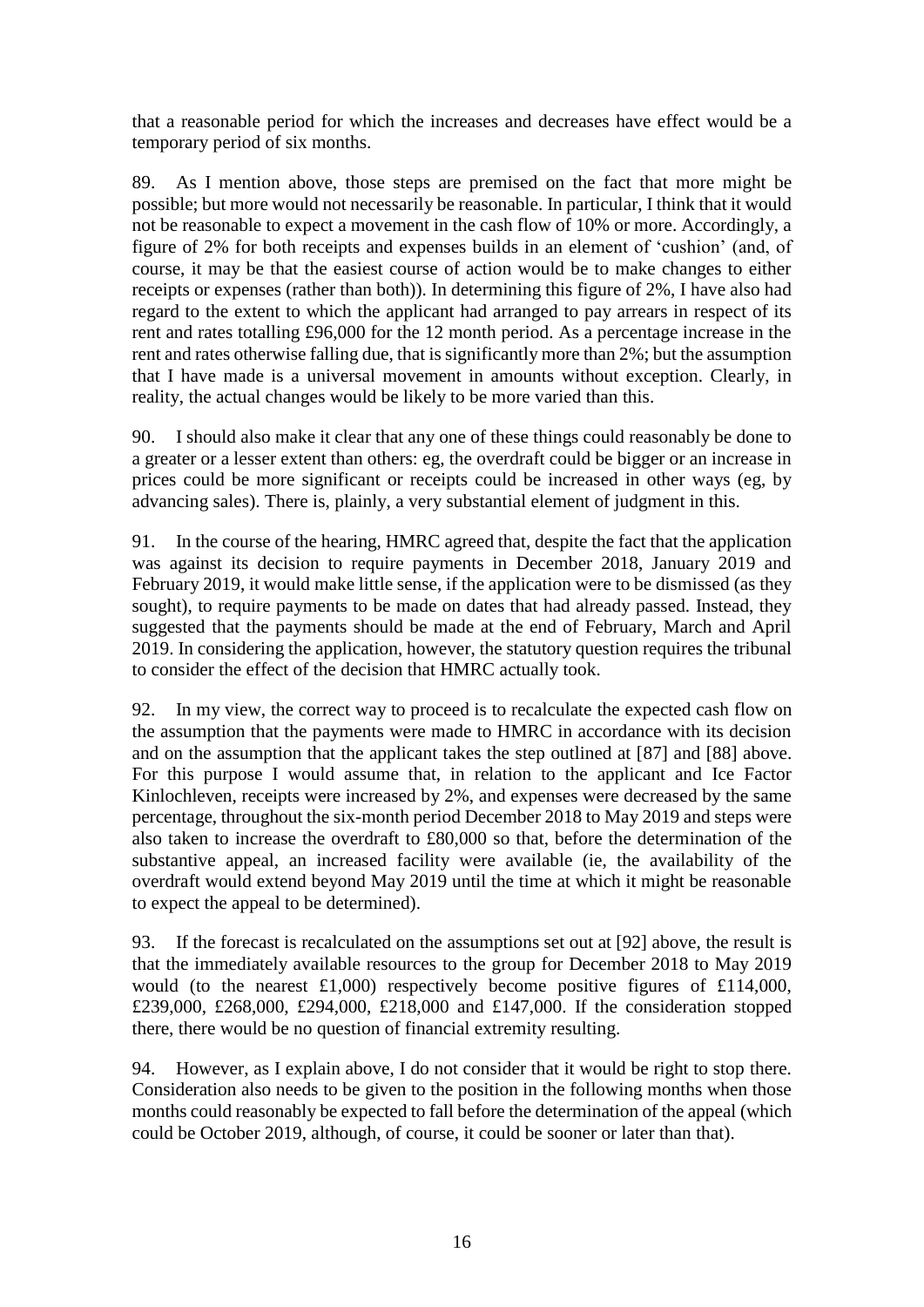95. On the above assumptions, the immediately available resources for June 2019 would (to the nearest £1,000) be a positive figure of £21,000 before becoming a deficit for July 2019 to October 2019 of respectively £104,000, £117,000, £109,000 and £118,000.

96. The question then is whether this state of affairs is, within the ordinary meaning of that expression, "financial extremity". I consider that it is. The deficit figures are, in my view, significant: in each case they exceed £100,000. The position lasts for a number of months. The applicant would have to consider taking much more significant action than I have assumed above in order to return the group to a more stable financial footing. Such action would, in my judgment, go beyond what can be reasonably expected.

97. I should point out that, even if the same 2% change in receipts and expenses were continued beyond the assumed six-month period, the deficit figures would still remain significant (with, approximately, a reduction in the deficit of £10,000 to £12,000 for each subsequent month, so that, for example, the deficit for July 2019 would be around £22,000 lower).

98. Accordingly, my decision is that, in relation to HMRC's decision of 15 November 2018, the tests in section  $85B(5)(a)$  to (c) of VATA 1994 are met.

99. It does not, however, necessarily follow that the application succeeds. If the tests are met, the subsection provides that the tribunal "may" replace, vary or supplement HMRC's decision by doing one or more of the things listed in subsection (6). That is a power rather than a duty. In relation to the exercise of this power, there is nothing in terms that directs the tribunal to have regard to any particular factor in considering whether, and (if so) how, to exercise it.

100. In my view, the power available to me should, on first principles, be exercised judicially in the light of the purpose of section 85B of VATA 1994 as I have described it at [72] above. It is clear to me that, in assessing what would be a fair and just disposal of this application, regard must properly be had to the steps that might be reasonably expected to be taken to pay some or all of the disputed VAT.

101. In my view, it is relevant, therefore, to consider, as at the date of the disposal of this application, what would happen if the applicant and Ice Factor Kinlochleven took the steps described at [87] and [88] above in the six-month period from March to August 2019. I recognise that this takes no account of the fact that the applicant (or Ice Factor Kinlochleven) could reasonably have been expected to take steps sooner than that; but, at least in the case of this application, it seems to me to be fair and reasonable to consider only steps that can be taken once the application is disposed of.

102. The result would be that, if no payment of the VAT were required and those steps were taken, the immediately available resources to the group for March 2019 to August 2019 would (to the nearest £1,000) respectively become £537,000, £461,000, £390,000, £274,000, £161,000 and £160,000. The resources for September and October 2019 would then become £168,000 and £159,000 respectively.

103. In those circumstances, it seems to me that, in exercise of the power mentioned in section 85B(6)(a) of VATA 1994, the applicant should pay £155,000 of the disputed VAT to HMRC. Throughout the period beginning with March 2019 and ending with October